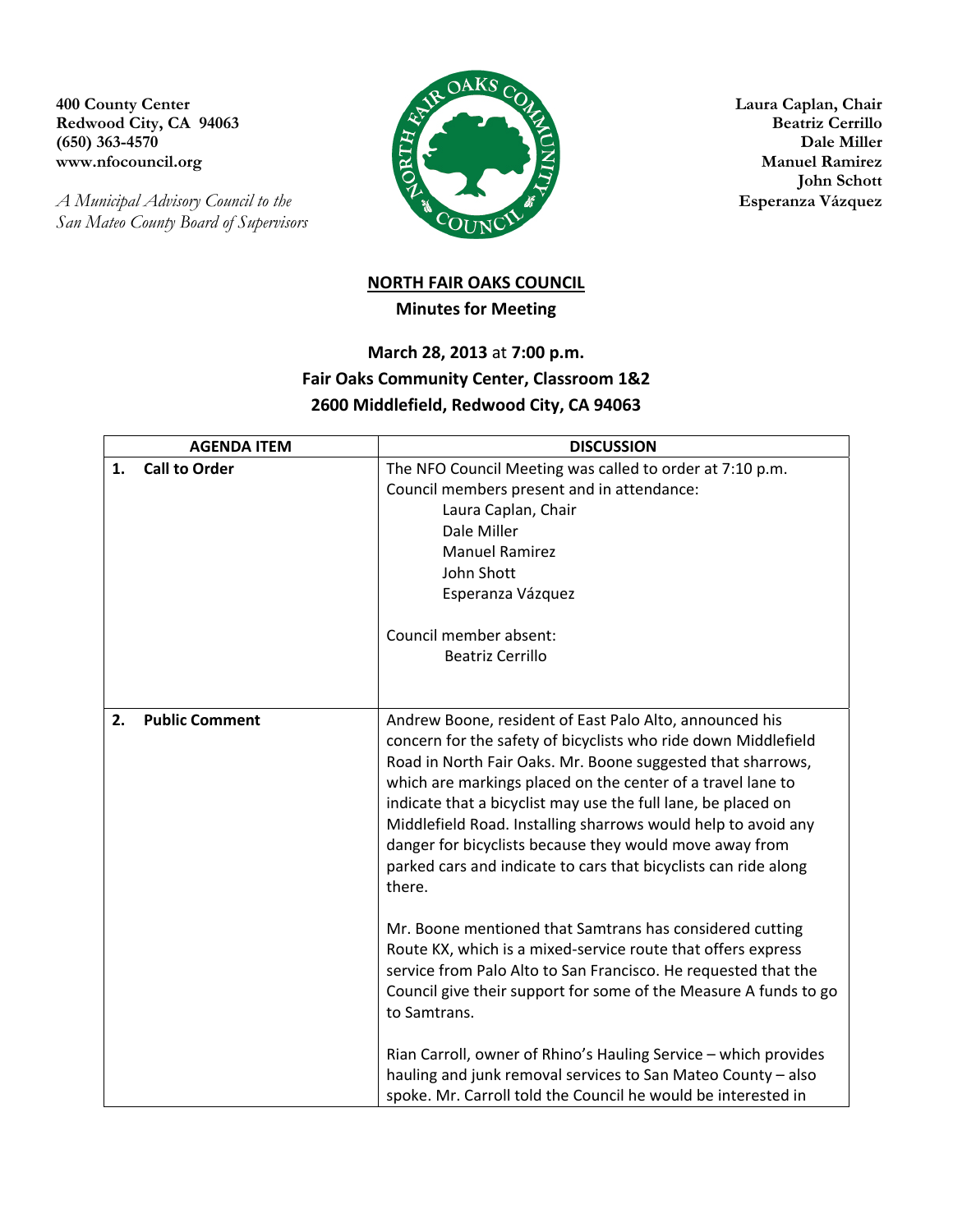|    |                            | helping with the North Fair Oaks clean up event.                                                                                                                                                                                                                                                                                                                                                                                                                                                                                                                                                                                                                                                                                                                                       |
|----|----------------------------|----------------------------------------------------------------------------------------------------------------------------------------------------------------------------------------------------------------------------------------------------------------------------------------------------------------------------------------------------------------------------------------------------------------------------------------------------------------------------------------------------------------------------------------------------------------------------------------------------------------------------------------------------------------------------------------------------------------------------------------------------------------------------------------|
|    | 3. Approval of Minutes     | Approval of minutes for:                                                                                                                                                                                                                                                                                                                                                                                                                                                                                                                                                                                                                                                                                                                                                               |
|    |                            | Meeting February 21,<br>Retreat for February 24,<br>Study Session February, 28 and March 21 <sup>st</sup> .<br>Councilmember Ramirez made a motion to approve all the<br>minutes<br>Councilmember Miller seconded the motion.                                                                                                                                                                                                                                                                                                                                                                                                                                                                                                                                                          |
|    |                            | All minutes were approved.                                                                                                                                                                                                                                                                                                                                                                                                                                                                                                                                                                                                                                                                                                                                                             |
|    |                            |                                                                                                                                                                                                                                                                                                                                                                                                                                                                                                                                                                                                                                                                                                                                                                                        |
| 4. | <b>Supervisor's Report</b> | Supervisor Warren Slocum reported the following:<br>Peninsula Television has started filming the NFO<br>Community Council meetings to reach out to more<br>residents.<br>A meeting of the NFO Work Group took place on<br>Tuesday, March 26 <sup>th</sup> to address communication and<br>illegal dumping in North Fair Oaks.<br>The NFO Community Council is working on a clean-up<br>٠<br>event in North Fair Oaks on June 1, 2013.<br>The grand opening of the Tom Lantos Tunnels at Devil<br>Slide was held on Monday, March 25 <sup>th</sup> .<br>The Redrawing District Lines Committee is being formed<br>and its mission will be to review and recommend<br>possible changes to the supervisorial district boundaries.<br>Supervisor Slocum has been selected to serve on this |
|    |                            | Committee, which will meet starting next month.<br>The South County Health Center will open in the fall of<br>٠<br>2013. This comprehensive outpatient clinic will benefit<br>the North Fair Oaks area. Supervisor Slocum<br>acknowledged Sequoia Healthcare District as one of the<br>contributors to the health center.<br>The Sheriff's Office has a crime report website, which<br>٠<br>provides civilian access to crime data and arrest<br>information in an attractive, user-friendly online format.<br>The website does not have all the data uploaded and the                                                                                                                                                                                                                 |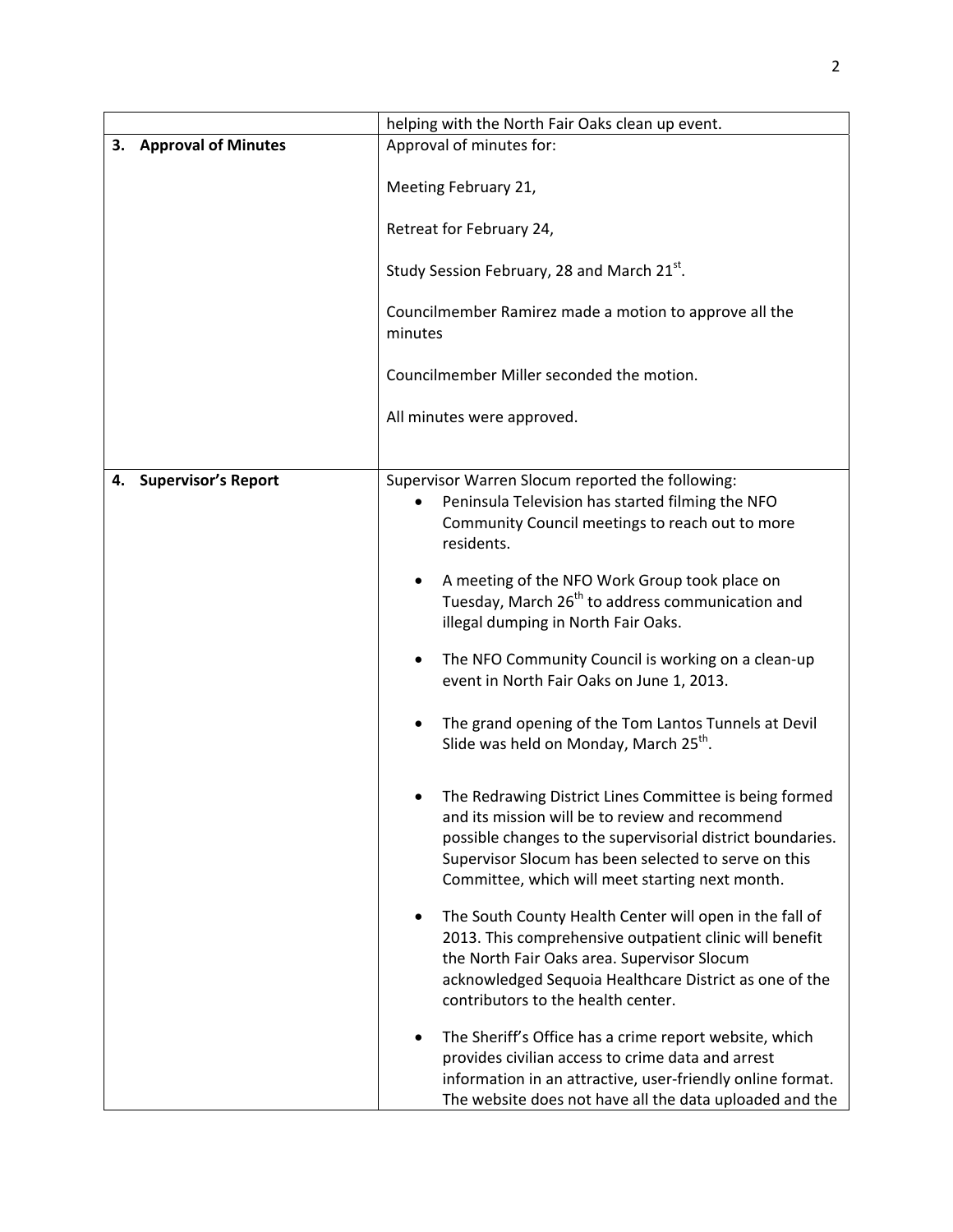|                             | Sheriff's Office will continue to upload more                                                                                                                                                                                                                                                                                                                                                                                                                                                          |
|-----------------------------|--------------------------------------------------------------------------------------------------------------------------------------------------------------------------------------------------------------------------------------------------------------------------------------------------------------------------------------------------------------------------------------------------------------------------------------------------------------------------------------------------------|
|                             | information.                                                                                                                                                                                                                                                                                                                                                                                                                                                                                           |
|                             | On Wednesday night, C.A.R.O.N., a program under the<br>Sheriff's Office held a Community Academy graduation<br>at the Fair Oaks Community Center, where they<br>recognized the achievements of the graduates. More<br>than 200 people attended the event.                                                                                                                                                                                                                                              |
| <b>Council Report</b><br>5. | Councilman Manuel Ramirez announced that "Kermes Día del<br>Niño," a fundraising event to support the Fair Oaks Library,<br>would take place on April 28 <sup>th</sup> from 10 a.m. to 3 p.m., at the Fair<br>Oaks Library located at 2510 Middlefield Road. This will be the<br>3 <sup>rd</sup> year of the festival.                                                                                                                                                                                 |
|                             | Chair Laura Caplan announced that the NFO Community Council<br>is working with Will Gibson, San Mateo County Planning and<br>Building Department Planner, on a parking workshop schedule<br>for the evening on May 2 <sup>nd</sup> . Information will be provided on<br>specific time and location soon.                                                                                                                                                                                               |
| 6. Sheriff's Report         | Lt. Timothy Reid announced that on August 25 <sup>th</sup> , the Sheriff's<br>Office will host its annual NFO Community Festival.                                                                                                                                                                                                                                                                                                                                                                      |
|                             | Lt. Reid provided a quarterly statistic for the Council from the<br>Sheriff's office on dispatch calls to North Fair Oaks:<br>(Q 1 reports are from the month of January and February only)<br>Total dispatch calls to NFO = 3,097<br>A. Types of calls ranged from dog noise to calls about<br>shooting.<br>B. Calls on burglary = $27$ .<br>There were 1136 parking citations for the first two<br>months.<br>49 vehicles were towed.<br>There were 39 felony arrests and 89 misdemeanor<br>arrests. |
|                             | Lt. Reid mentioned that citations were issued to people selling<br>illegal CDs. Also, Immigration and Customs Enforcement (ICE)<br>arrested individuals selling fake IDs.                                                                                                                                                                                                                                                                                                                              |
| <b>CHP Report</b><br>7.     | Captain Mike Maskarich announced there is a slight decrease for<br>traffic collisions for the year: 29, as compared to 36 last year.                                                                                                                                                                                                                                                                                                                                                                   |
|                             | He also mentioned there has been an increase in DUI collisions<br>for the year: six compared to two during last year. DUI arrests<br>have increased from six last year to 14.                                                                                                                                                                                                                                                                                                                          |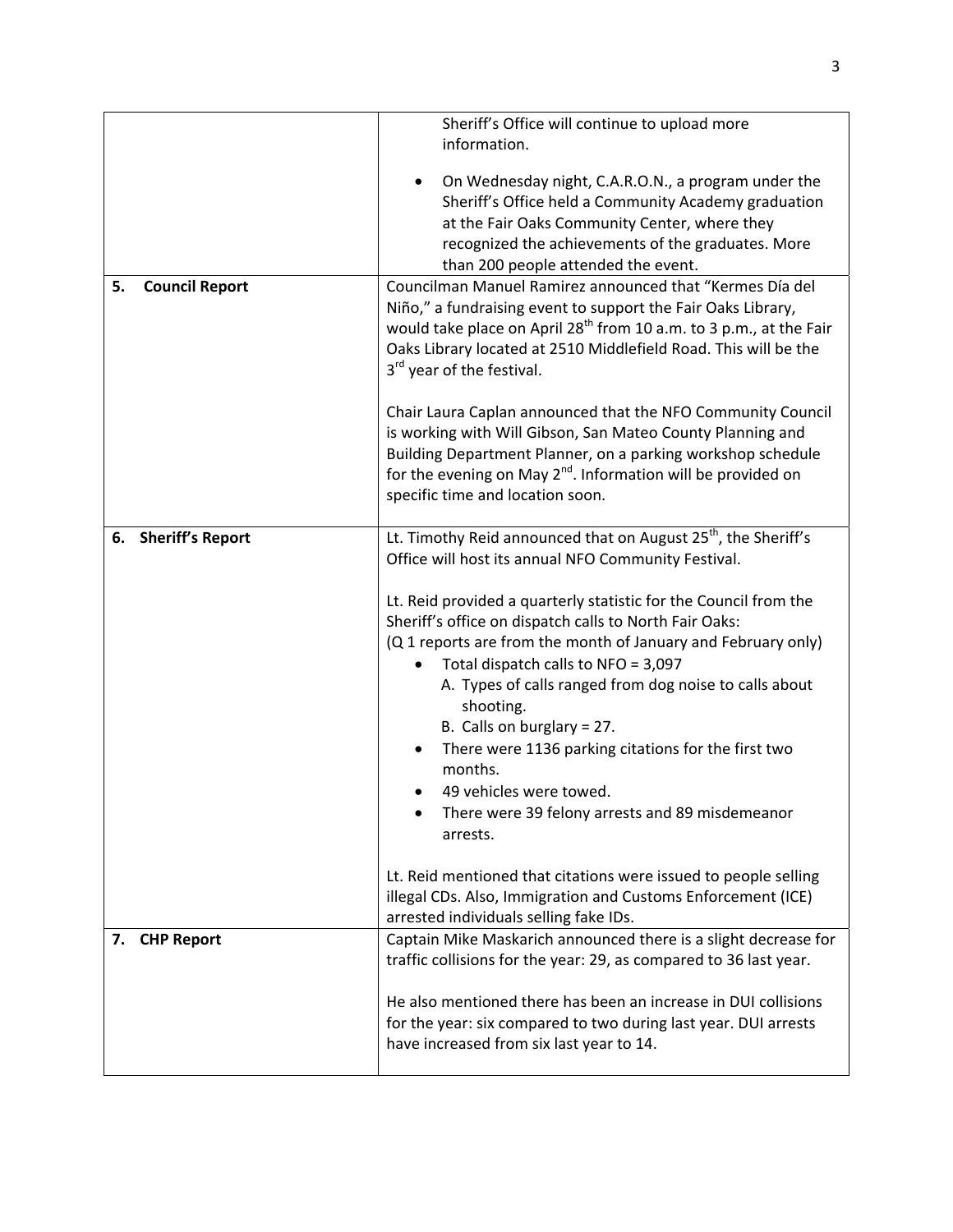| 8.                    | <b>Sequoia Health Care District</b> | Lee Michelson, CEO of the Sequoia Healthcare District, provided                                                                         |
|-----------------------|-------------------------------------|-----------------------------------------------------------------------------------------------------------------------------------------|
|                       |                                     | an overview of the organization.                                                                                                        |
|                       |                                     |                                                                                                                                         |
|                       |                                     | The Sequoia Healthcare District is its own government                                                                                   |
|                       |                                     | organization and the first healthcare special district to form in                                                                       |
|                       |                                     | the state of California. The original purpose of the district was to<br>build and operate the Sequoia Hospital. The organization serves |
|                       |                                     | the communities of Belmont, San Carlos, Redwood City, North                                                                             |
|                       |                                     | Fair Oaks, Atherton, Portola Valley, Woodside, and Menlo Park.                                                                          |
|                       |                                     | The District, which represents 220,000 people, received funding                                                                         |
|                       |                                     | through a 1.3% property tax. The District managed Sequoia                                                                               |
|                       |                                     | Hospital until 1996 and officially separated from this in 2007.                                                                         |
|                       |                                     | Their new purpose is to distribute grants to various health care                                                                        |
|                       |                                     | programs. There are two qualifications on receiving funding from                                                                        |
|                       |                                     | the Healthcare District: money must be spent on healthcare and<br>the funds are to benefit the residents who live within their          |
|                       |                                     | district.                                                                                                                               |
|                       |                                     |                                                                                                                                         |
|                       |                                     | Lee Michelson mentioned that the District provides services for                                                                         |
|                       |                                     | schools, health center, and community activities. A majority of                                                                         |
|                       |                                     | their funds go directly to North Fair Oaks.                                                                                             |
|                       |                                     | The district has provided \$10.4 million for this year. A majority of                                                                   |
|                       |                                     | the funding has gone to the construction and operation of the                                                                           |
|                       |                                     | South County Health Center.                                                                                                             |
|                       |                                     |                                                                                                                                         |
|                       |                                     | He also announced that the District funds a six-week chronic                                                                            |
|                       |                                     | disease care workshop at the Fair Oaks Community Center.                                                                                |
| 9.<br><b>NFO Logo</b> |                                     | The Council voted to use the B2 logo as its new logo for the NFO                                                                        |
|                       |                                     | Community Council.                                                                                                                      |
| 10. NFO Bylaws        |                                     | Lee Thompson, SMC Deputy County Counsel, drafted new                                                                                    |
|                       |                                     | updated NFO Community Council bylaws to have them conform                                                                               |
|                       |                                     | to the current resolutions passed by the Board of Supervisors.                                                                          |
|                       |                                     | The bylaws are guided and dictated by these resolutions that                                                                            |
|                       |                                     | provide the council's operating procedures and contain several                                                                          |
|                       |                                     | provisions. Some of the bylaw changes include having three                                                                              |
|                       |                                     | officers on the council (a chair, vice-chair and secretary); that the                                                                   |
|                       |                                     | Council will decide each year on how many members should<br>serve on the Council, but not to be fewer than 5 or more than 9.            |
|                       |                                     |                                                                                                                                         |
|                       |                                     | Under the bylaws, Chair Caplan noted to change 17 <sup>th</sup> Avenue to                                                               |
|                       |                                     | Holbrook Lane in the section on "boundary".                                                                                             |
|                       |                                     | Councilmember Miller mentioned that community leader                                                                                    |
|                       |                                     | members could serve on the Council even if they didn't live in                                                                          |
|                       |                                     | NFO or own a business. He wanted to know why that category                                                                              |